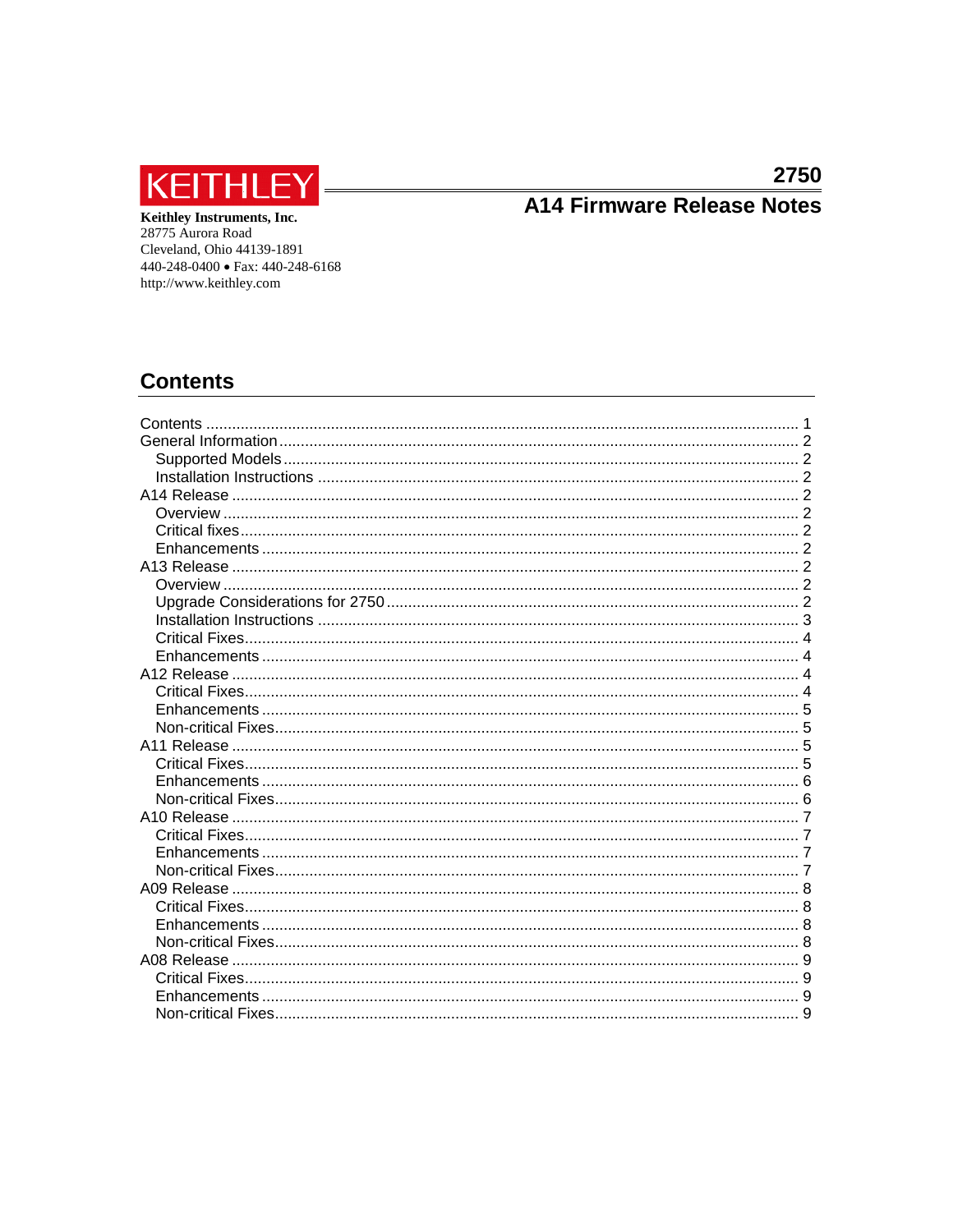# <span id="page-1-0"></span>**General Information**

# <span id="page-1-1"></span>*Supported Models*

This firmware is used on the following Keithley products: 2750

# <span id="page-1-2"></span>*Installation Instructions*

To aid in installation, the Flash Wizard software and Firmware file are bundled together as one file. This bundled package is located on the Keithley website at [www.Keithley.com.](http://www.keithley.com/) Search for Firmware by Model 2700 under the support tab.

# <span id="page-1-3"></span>**A14 Release**

# <span id="page-1-4"></span>*Overview*

Model 2750 version A14 firmware was created to support additional flash memory devices, and to address manufacturing built-in test requirements.

# <span id="page-1-5"></span>*Critical fixes*

#### PR 37485: *Symptom:*

Unit may not return readings when changing between voltage and frequency/period functions.

#### *Resolution:*

The issue has been corrected.

# <span id="page-1-6"></span>*Enhancements*

No enhancements in firmware version A14.

# <span id="page-1-7"></span>**A13 Release**

# <span id="page-1-8"></span>*Overview*

Upgrade is available for those who wish to have the latest firmware enhancements and upgrades installed on their instrument. Upgrade to A13 as needed to address the specific problems listed in the non critical fixes section.

# <span id="page-1-9"></span>*Upgrade Considerations for 2750*

Determine the firmware revision of your instrument using front panel or bus operation.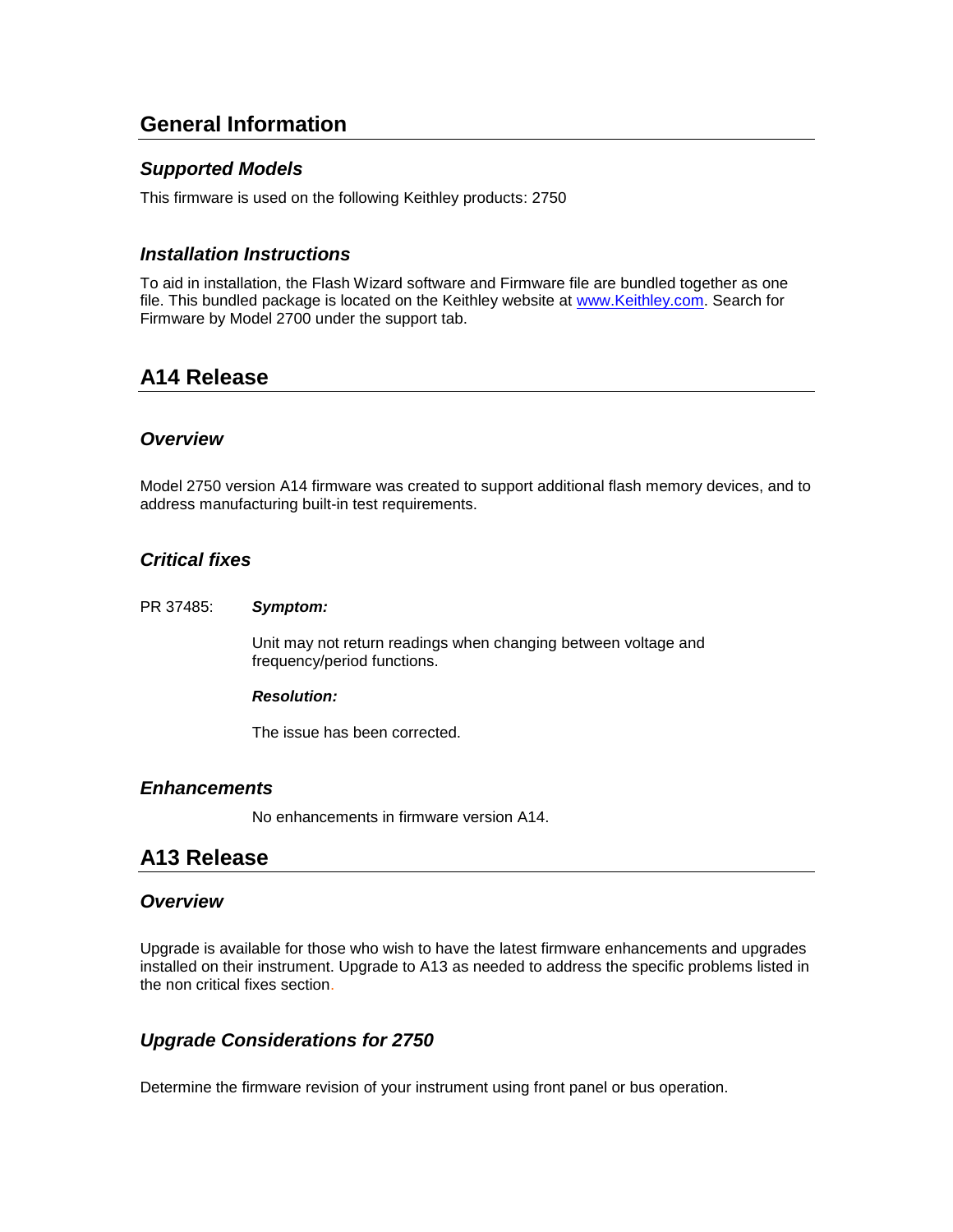For front panel: the firmware revision is briefly displayed during power sequence. When the instrument is turned on, the display annunciators will turn on for a short period of time. After

that, the firmware revision will be briefly displayed as follows:

 REV: yyy zzz where: yyy is the mainframe revision (e.g., A04 of the Model 2750). zzz is the display board firmware revision (e.g., A01), which does not apply to this upgrade.

For remote operation: use the \*IDN? query command. After sending the \*IDN? command and addressing the instrument to talk, the following response message is sent to the computer:

KEITHLEY INSTRUMENTS INC., MODEL wwww,xxxxxxx,yyy/zzz where: wwww is the mainframe model (2750).

xxxxxxx is the serial number of the mainframe.

yyy is the firmware revision of the mainframe.

zzz is the display board firmware revision

The following table outlines the considerations that should be made when deciding to upgrade to this version or not from any previous version.

| <b>Consideration</b>      | From | From | <b>From</b> | <b>From</b> | <b>From</b> | From | From |
|---------------------------|------|------|-------------|-------------|-------------|------|------|
|                           | A12  | A11  | A10         | A09         | A08         | A07  | A06  |
| Recalibration<br>Required | No   | No   | No          | No          | No          | No   | Yes  |

# <span id="page-2-0"></span>*Installation Instructions*

.

The Minimum System requirements to perform the ROM upgrade: Pentium-class PC running Windows 95 or later.

Either IEEE-488 interface or a RS-232 communication port

- 1) If using the IEEE-488 interface: Flash software supports either Capital Equipment Corporation (CEC) or National Instruments (NI) IEEE-488.2 interfaces. Also requires a standard GPIB cable
- 2) If using the RS-232 interface: use an RS-232C cable to connect the communications port to the Model 2750. NOTE: With RS-232, upgrade takes approximately 20 minutes.

ROM upgrade procedure:

 1. From Windows, click Start->Settings->Control Panel>Add/ Remove Programs, and then remove any Model 2700 ROM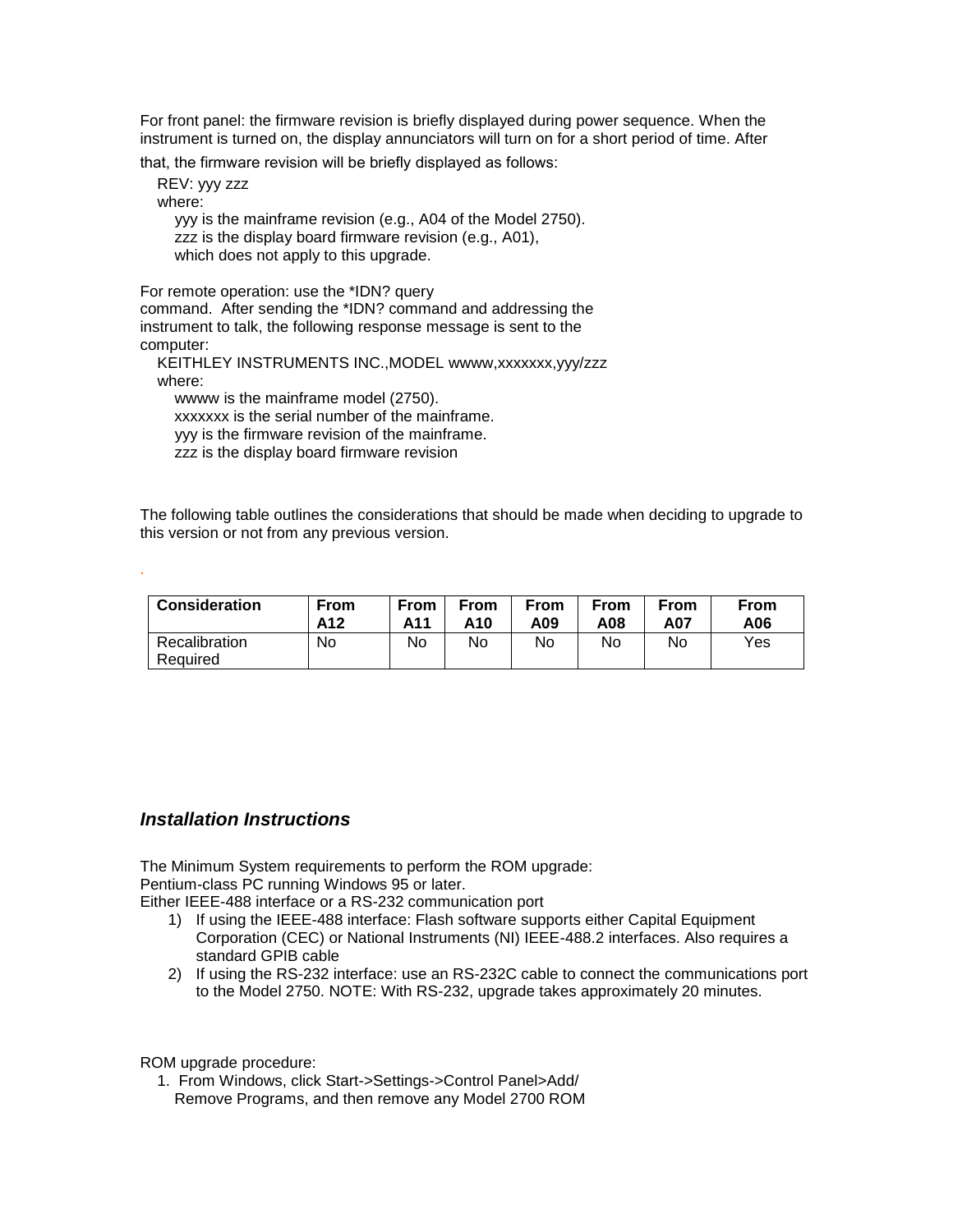upgrades if previously installed. NOTE: All saved scanlists, setups, and buffer readings will be lost with this upgrade.

- 2. Download the 2750 A12 Firmware upgrade.exe file from the Keithley Web site, www.keithley.com, to a temporary directory on your PC.
- 3. From Windows click Start->Run. Click the Browse button, navigate to temporary directory and select the 2750 A12 Firmware upgrade.exe file. This should return you to the Run dialog box. Click OK to run the WinZip Self-Extractor. Specify a temporary directory to unzip the install files to and click Unzip. When the unzip operation has finished click OK and then Close.
- 4. From Windows click Start->Run. Click the Browse button and navigate to the temporary directory where you unzipped the files and select the setup.exe file. This should return you to the Run dialog box. Click OK to run the setup and follow all prompted instructions.
- 5. From Windows click Start->Programs->Keithley Instruments-> Model 2750 Flash Upgrade vA12 and follow all prompted instructions.
- 6. Perform Step 1 above (determine the firmware revision of your mainframe) to verify correct installation. NOTE: Error +516,"Battery Backed Memory Lost" will be displayed after the first power cycle after upgrade.

# <span id="page-3-0"></span>*Critical Fixes*

PR31814 *Symptom:*

Sending :ROUT:CLOS:COUN? will cause +900 execution error.

# *Resolution:*

The error no longer occurs

# <span id="page-3-1"></span>*Enhancements*

There are no enhancements in A13 release.

# <span id="page-3-2"></span>**A12 Release**

<span id="page-3-3"></span>*Critical Fixes*

PR27943 *Symptom:*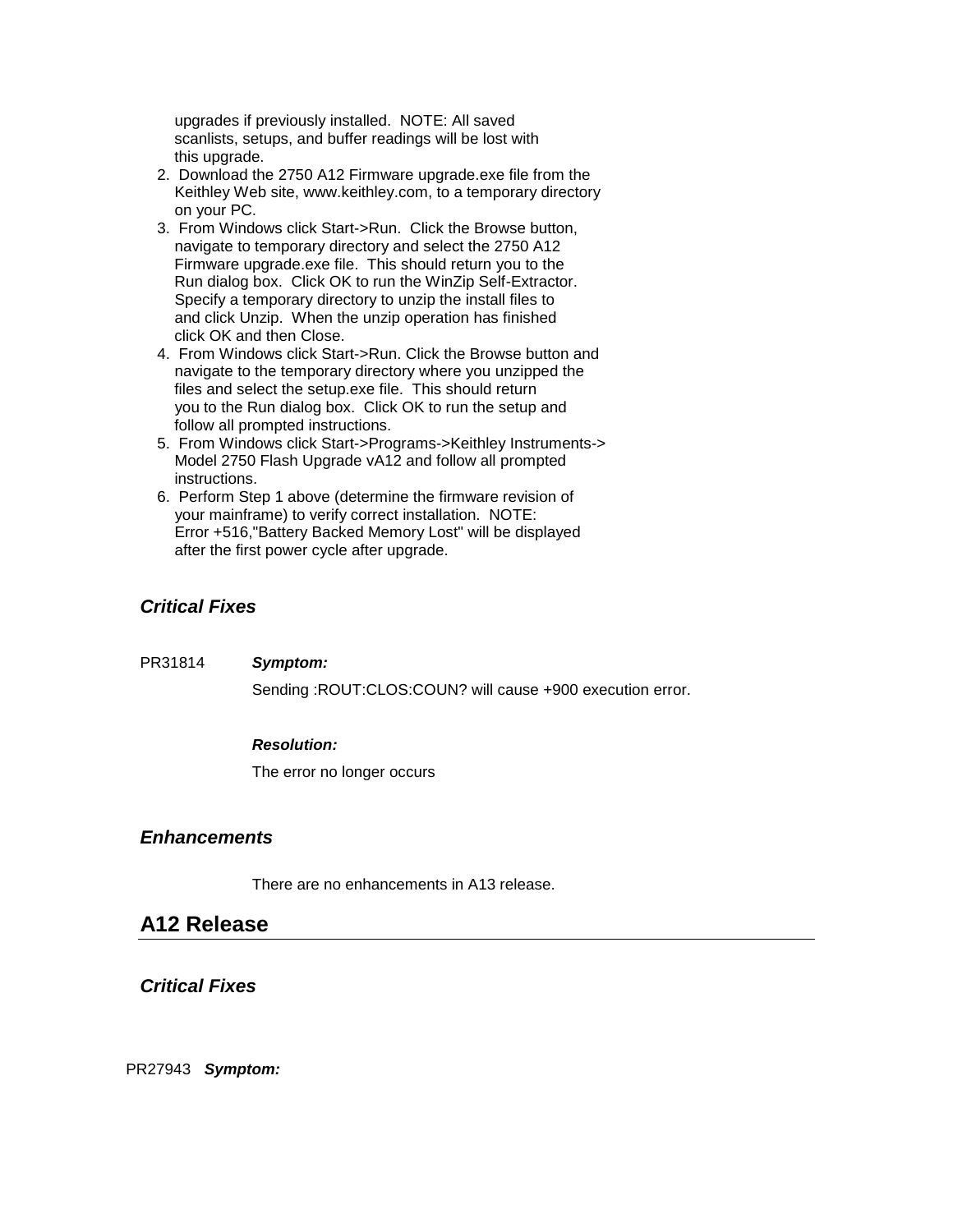Unit will occasionally time out and locks up in RS-232 mode when send MEAS:FREQ? Query.

#### *Resolution:*

This has been corrected in A12.

## <span id="page-4-0"></span>*Enhancements*

There are no Enhancements in A12 release

# <span id="page-4-1"></span>*Non-critical Fixes*

#### PR27942 **Symptom:**

Units are displayed incorrectly when scanning using user-defined units with MX + B.

#### *Resolution:*

This has been corrected in A12.

#### . PR26496 Symptom:

The SRQ does not occur to indicate the buffer is full. The fixed buffer overflow status bit is not reported correctly when using the always buffer.

#### *Resolution:*

The buffer overflow status bit now correctly reports the buffer status in release A12

#### PR27937 **Symptom:**

The Real Time Timestamp of a front panel scan uses 61 instead of 60 seconds in every minute. Absolute timestamp works correctly.

#### *Resolution:*

This has been corrected in A12

# <span id="page-4-2"></span>**A11 Release**

#### <span id="page-4-3"></span>*Critical Fixes*

#### PR26354 **Symptom:**

The unit will lock up instead of having the buffer wrap properly when using monitor channel in the infinite scan mode and query the buffer with " $: \texttt{TRACE} : \texttt{NEXT}$ ?" command.

#### *Resolution:*

This has been corrected in A11.

#### PR26179 **Symptom:**

Potential lock up occurs when scanning one channel for multiple readings for temperature or DC Volts.

#### *Resolution:*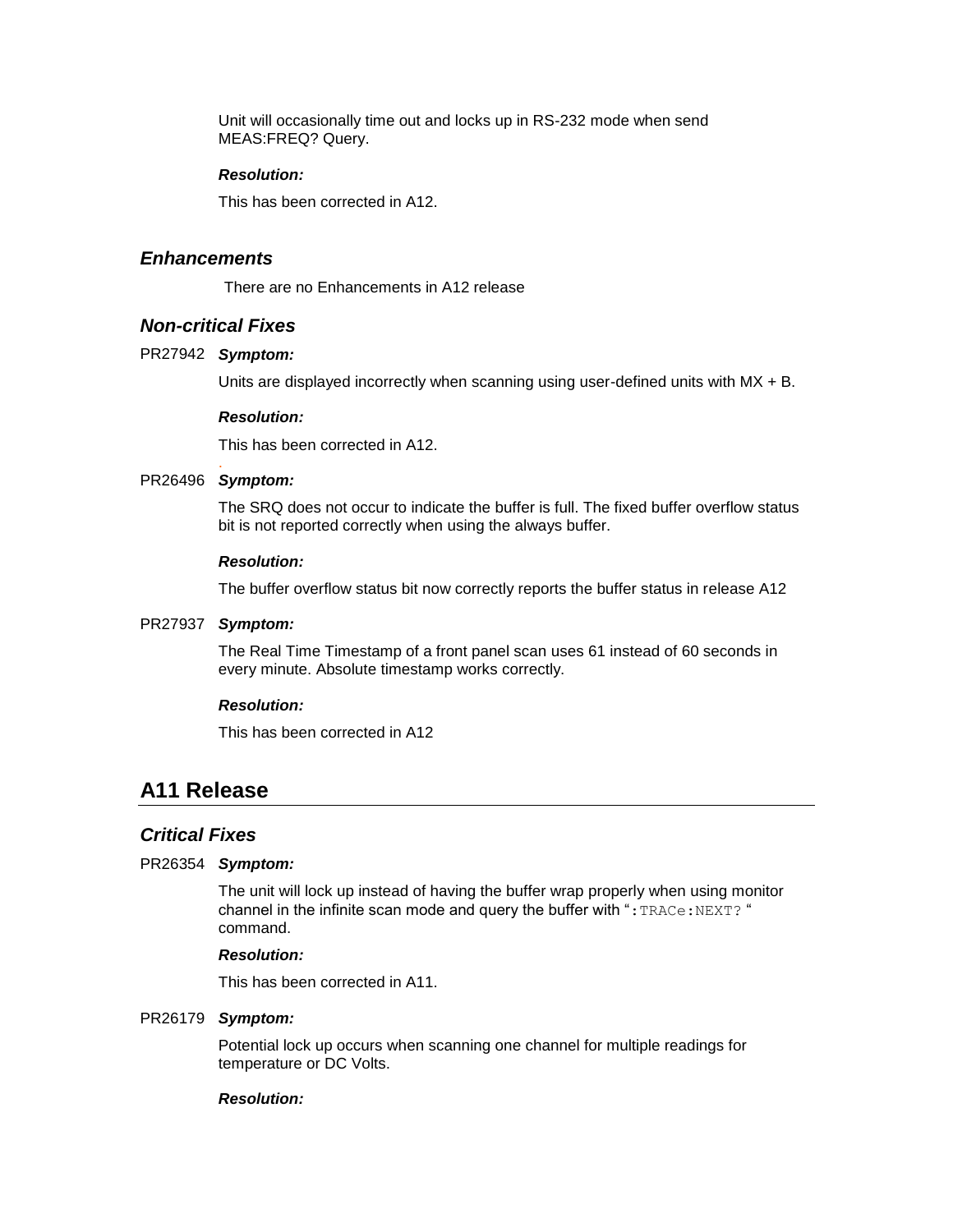This has been corrected in A11

## <span id="page-5-0"></span>*Enhancements*

There are no Enhancements implemented in A11.

# <span id="page-5-1"></span>*Non-critical Fixes*

#### PR26152 **Symptom:**

#### Does not return the correct timestamp format. When using the READ? or the scratch buffer is configured for a real time clock, the clock data will bring back 0.000, or relative clock information. Setting the trace buffer for the real time clock, then using the scratch buffer returns the real time clock information from the scratch buffer. PR26281

This remains true until the instrument is power cycled. Then only the relative clock information is returned until configure the trace buffer for the real time clock again.

#### *Resolution:*

This has been corrected in A11.

#### PR26166 Symptom:

Front panel operation, exiting ratio generates a "lockup 01" error.

#### *Resolution:*

This has been corrected in A11

#### PR26169 **Symptom:**

Ratio mode does not use 1V range. It jumps from the 100mV to the 10V range, losing resolution.

#### *Resolution:*

Corrected the display formatting so that ratio and MX + B readings between 1.0 and 10. 0 are no longer displayed on the 10volt range. This has been corrected in A11

#### PR26202 Symptom:

Timeout when sending the command "syst:pcard1 c7702" with a long scan list.

#### *Resolution:*

This has been corrected in A11

#### PR26284 Symptom:

Incorrect range chosen for Ratio / Channel average when channel average was used between two channels with different ranges.

#### *Resolution:*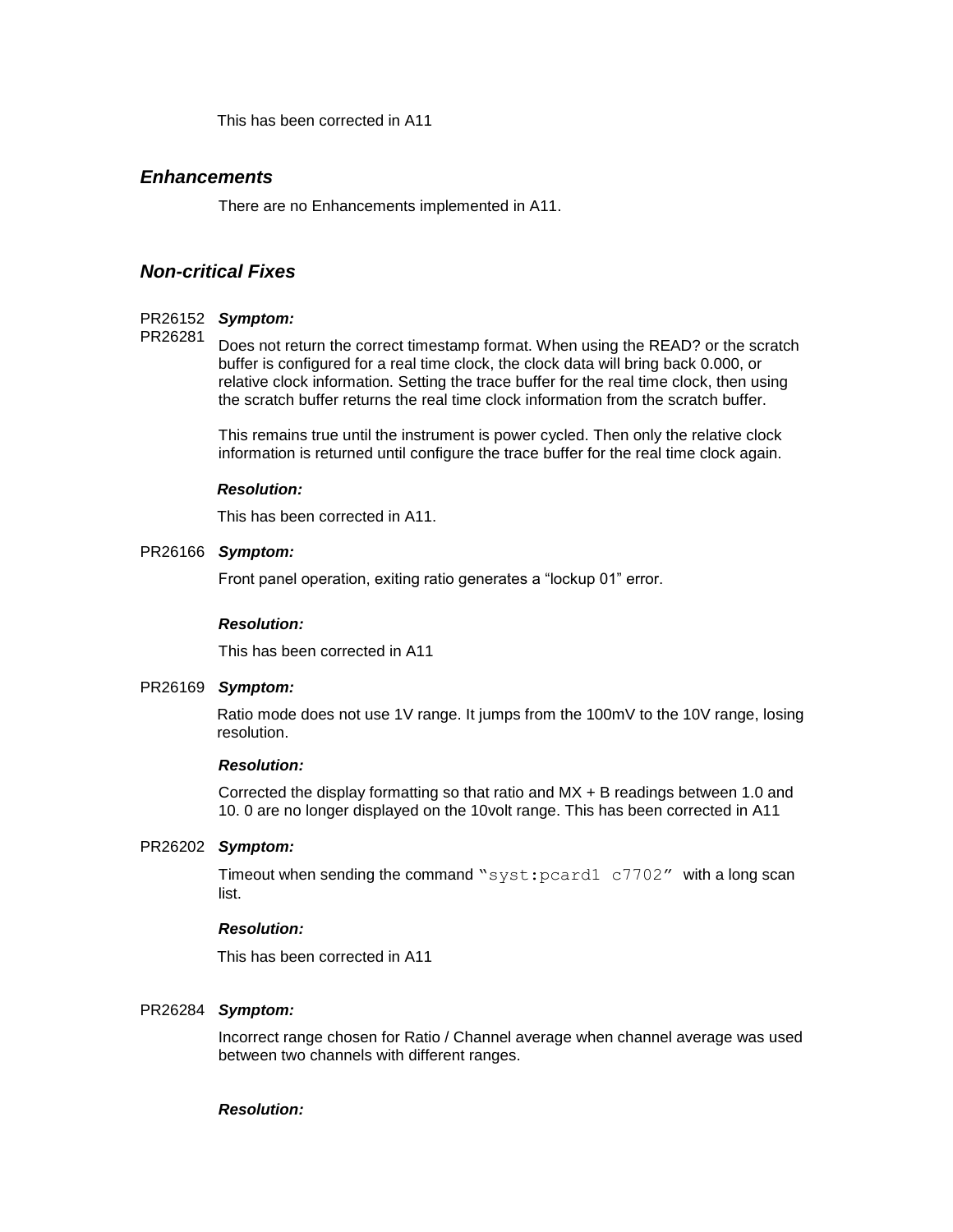This has been corrected in A11

#### PR26463 **Symptom:**

SRQ not generated for buffer full with a small size buffer. The buffer will not stop if only 2 points are stored, and the buffer full status bit is not enabled.

#### *Resolution:*

This has been corrected in A11

# <span id="page-6-0"></span>**A10 Release**

# <span id="page-6-1"></span>*Critical Fixes*

#### PR25541 **Symptom:**

ACV 675V/64kHz gives incorrect (low) readings.

At 675V/50kHz ACV readings are correct. Increasing frequency to about 64kHz will cause readings to drop to approximately 150V.

#### *Resolution:*

This has been corrected In A10

#### PR25476 Symptom:

Temperature is out of specifications on some TC channels with system using multiple 7708 cards. The measurement error is not seen if using the simulated junction for temperature. The error is proportional to the number of cards inserted. Removing cards 3, 4, and 5 cause the error to disappear in a linear fashion. Using 7708 cards individually shows that each of them has a negligible error, but by adding cards in slot 2 and 3 the temperature readings begin to go out of spec on certain channels. (more often in slot 2)

#### *Resolution:*

The problem was due to errors introduced by differences in the CJC temperature between cards. This has been corrected in A10.

#### <span id="page-6-2"></span>*Enhancements*

<span id="page-6-3"></span>There are no Enhancements implemented in A10.

## *Non-critical Fixes*

There are no Non-critical Fixes implemented in A10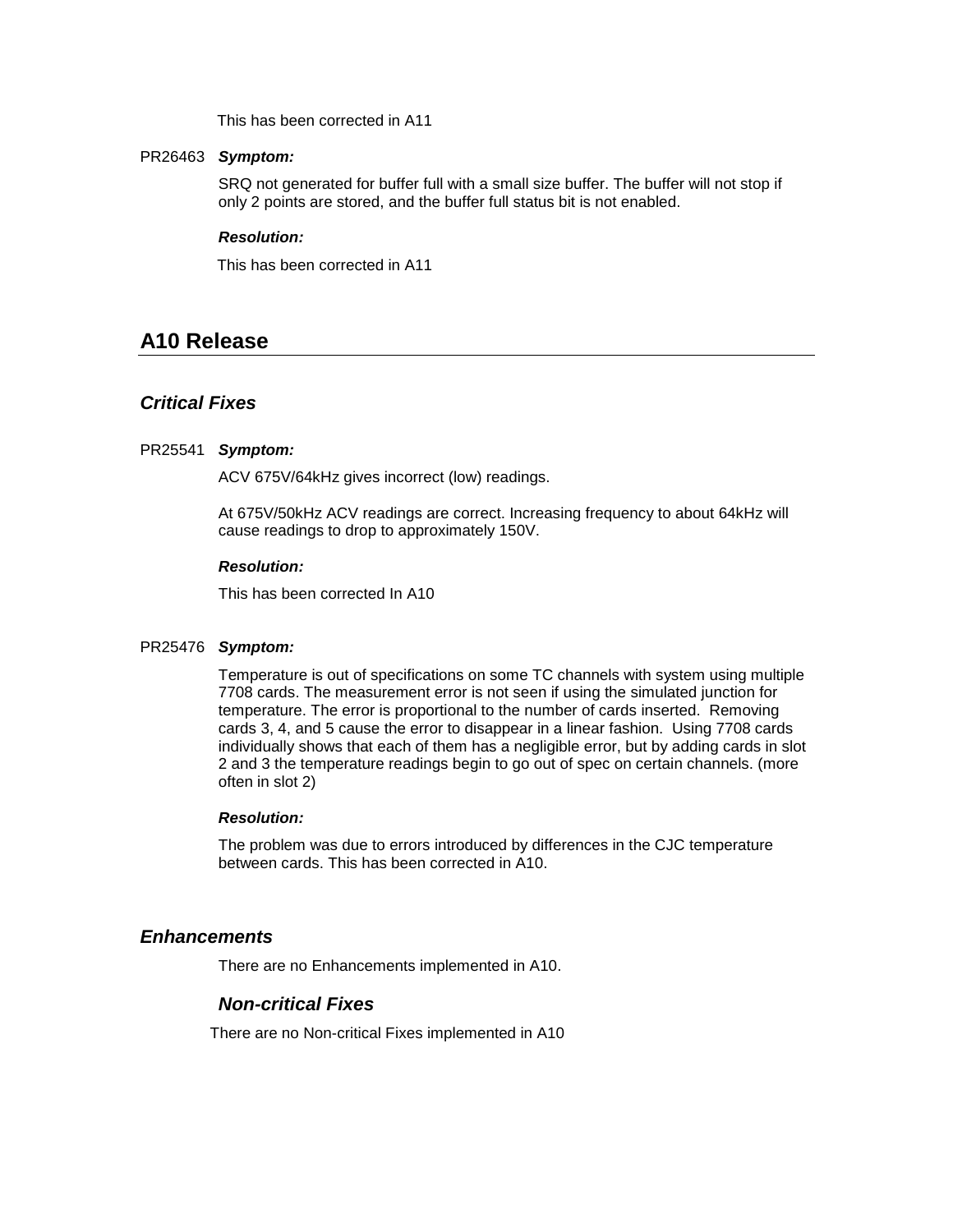# <span id="page-7-0"></span>**A09 Release**

## <span id="page-7-1"></span>*Critical Fixes*

#### PR24124 **Symptom:**

A lock up error occurs if the temperature transducer is changed from 2 wire to 4 wire while the channel is already closed

#### *Resolution:*

This has been corrected in A09.

#### <span id="page-7-2"></span>*Enhancements*

There are no Enhancements implemented in A09.

# <span id="page-7-3"></span>*Non-critical Fixes*

#### PR24339 **Symptom:**

When doing a scan, the units viewed through RECALL would not be correct for MX+B math. Similarly the units would be returned over the bus incorrectly if a READ? query was used to start a scan and return the results.

#### *Resolution:*

This has been corrected in A09.

#### PR23799 **Symptom:**

Timestamp can jump by as much as 200mS in the middle of a scan. For example: a Model 7710 is programmed to scan two voltage channels with both AutoZero, and Display disabled, and a delay of 20mS. After gathering 202 sample points and waiting for the buffer to fill, review the data's time stamp. It is possible to randomly see a data point is delayed by about 200 ms.

#### *Resolution:*

This has been corrected in A09.

#### *Symptom:* PR24511

Incorrect readings until the function is changed or the power is re-cycled if Linesync feature is enabled.

#### *Resolution:*

This has been corrected in A09